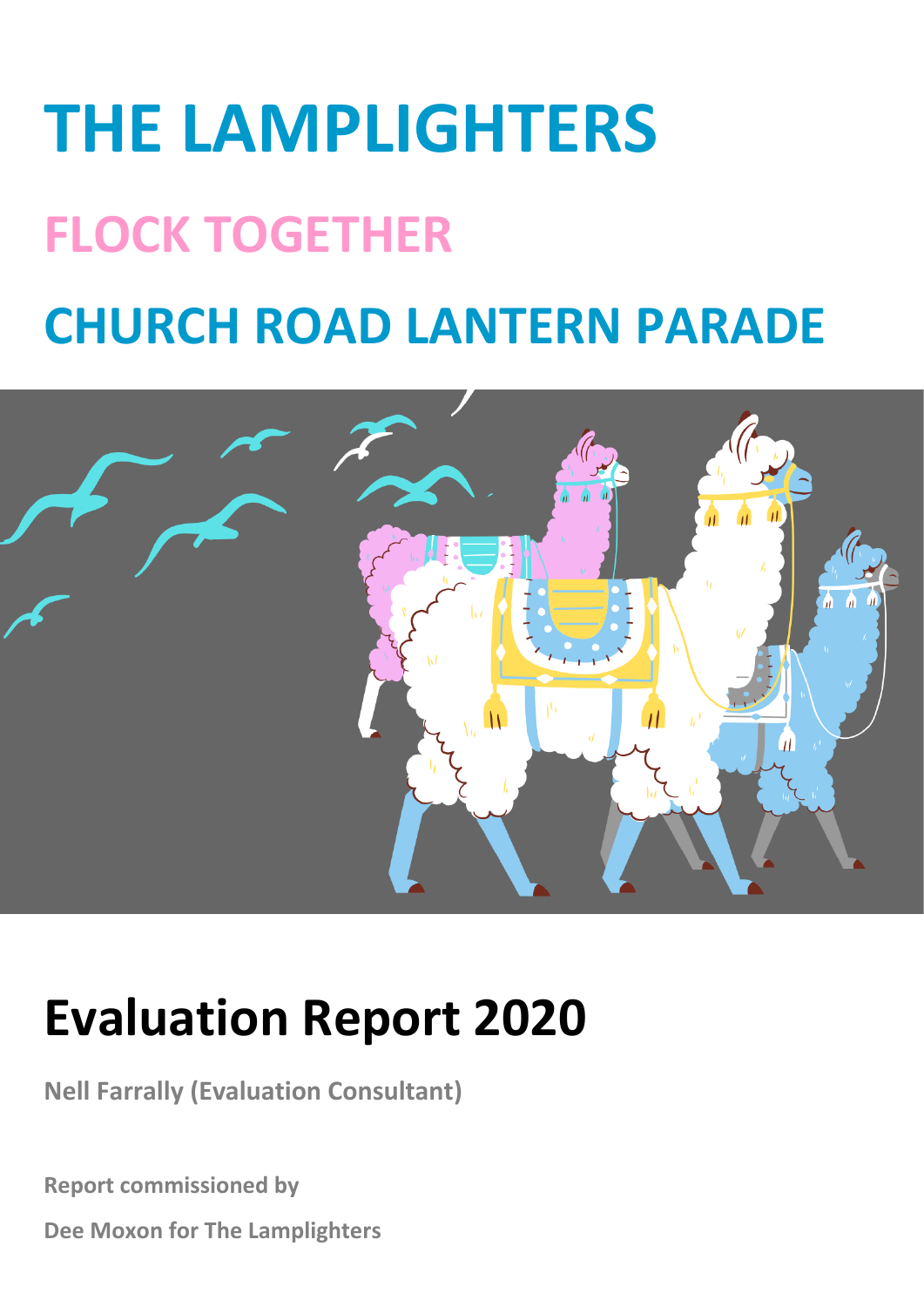### **CHURCH ROAD LANTERN PARADE EVALUATION**

#### **ABOUT THE WORKSHOPS AND PARADE**

Flock Together was to be the fifth Church Road Lantern Parade led by The Lamplighters. Children and adults from the local area created illuminated lanterns and puppets at workshops in schools and community venues for a night-time outdoor celebratory parade ending in St George Park. The parade, first scheduled for 29<sup>th</sup> February 2020, was postponed due to safety concerns caused by the prolonged wet weather and flooding throughout February. The rescheduled date of 28<sup>th</sup> March was cancelled due to COVID-19 and the UK lockdown restrictions. Around 1,500 children and adults were anticipated to take part in the parade by carrying lanterns they had contributed to making during the workshops, or through purchasing a lantern making kit and creating a lantern independently at home. Based on past parades, audiences of 2,500 people were expected. Although the parade was unfortunately cancelled, 38 workshops involving 767 people and 16 community groups had already taken place as part of the project.

For the 2020 Lantern Parade and workshops, The Lamplighters secured funding from National Lottery Awards for All, Quartet Community Foundation and Arts Council England. Crowdfunding and sponsorship from local businesses provided additional support.

#### **ABOUT THE LAMPLIGHTERS**

The Lamplighters are an association of professional freelance artists, Amy Peck, Dee Moxon and Kerry Russell, who work to create positive change where they live in East Bristol. Collectively they have over 40 years' experience of facilitating work in carnival, theatre and outdoor arts. Their socially engaged practice promotes individual and community wellbeing through workshop processes and enabling creativity in public spaces.

The Lamplighters established the first Church Road Lantern Parade in 2014 and have subsequently led celebratory outdoor arts events which include commissions from Fusion Arts (Oxford), Blagdon Lantern Parade and Bristol Women's Voice.

| 767 workshop participants             |
|---------------------------------------|
| 38 workshops                          |
| $16$ local organisations              |
| 1,500 anticipated parade participants |
| 2,500 anticipated audience for parade |



Photos in this report are from the 2020 workshops and previous Church Road Lantern Parades.

#### **THE IMPACT OF COVID-19**

The rescheduling of the parade for late March 2020 meant it was not able to take place. From mid-March, organisers of large-scale public events across the country were making decisions to cancel to minimise the transmission of COVID-19. On 23rd March, the UK government announced a "lockdown" which required people to stay in their homes. Public events and gatherings were not permitted under new legislation, the Coronavirus Act 2020.

With such uncertainty around safely resuming public events, The Lamplighters took the decision to cancel, rather than to postpone the parade to a later date, and bring the 2020 project to a close.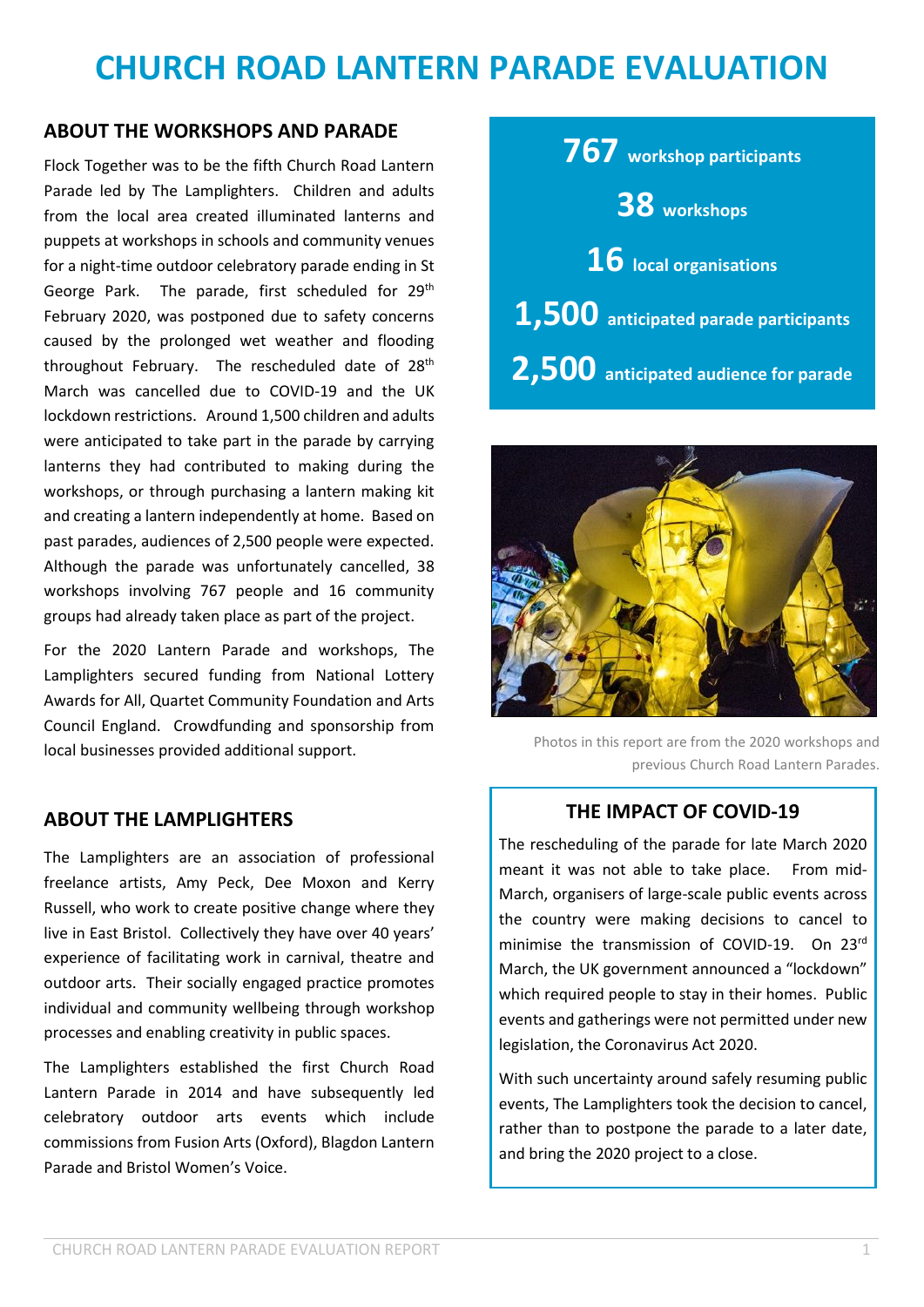#### **ABOUT THE EVALUATION**

The Lamplighters commissioned an Evaluation Consultant to design and lead an evaluation process for the 2020 workshops and parade. An Evaluation Plan and Framework document was produced in January 2020. Due to the parade postponement and cancellation, the evaluation process also changed in response to the differing circumstances. Despite cancelling the parade, The Lamplighters wished to proceed with gathering evaluation data about the workshops from people who had been involved. As face-to-face meetings were not possible, the data collection methods were adapted. One adaptation was adding telephone interviews with workshop participants, teachers and group leaders. A second adaptation was that the planned online questionnaire was revised to ask participants about the workshops in 2020 and about past lantern parades if they had taken part in previous years. The rest of this document gives a "normative" account of the evaluation process. The Evaluation Report describes what evaluation activities actually took place and what data were actually gathered, rather than repeatedly drawing comparisons between what was originally planned and what took place. The purpose of the evaluation and the intended project outcomes, however, have not been revised from the original Evaluation Plan. The evaluation process sought to address four evaluation questions:

- **1) To what extent have the project outcomes been achieved?**
- **2) What contextual factors have influenced the achievement of aims and outcomes?**
- **3) What is most valuable or important about the Lantern Parade to those involved: children / parents / families, adult participants, schools and teaching staff, community group leaders, the wider community?**
- **4) What are the key points of learning or reflection which the evaluation process has captured?**

Intended project outcomes were grouped into two categories:

#### **Outcomes for individuals, families and the wider community**

Reduced (or prevented) social isolation and enhanced wellbeing through developing existing and creating new community connections and sense of belonging in the community.

Enhanced wellbeing through collective participation in enjoyable, creative inter-generational activities.

Greater confidence to take part in creative and community activities, for those who are new to arts participation and outdoor celebratory arts.

Greater confidence to utilise local public spaces after dark and a change in perceptions of the local area due to creative animation of public space.

More opportunities for cross-cultural collective activities which could lead to greater social capacity.

#### **Artistic and organisational outcomes**

Professional development for The Lamplighters artists through greater artistic ambition and increased quality of artistic process and completed work, than previous Church Road Lantern Parades.

Greater quality of experience for workshop and parade participants and audiences through more investment in artist time and a more spectacular finale than previous Church Road Lantern Parades.

Consolidation of The Lamplighters position as artists who work in their community and increased confidence to develop longer-term sustainability in their socially engaged arts practice.

Strengthening partnerships with local organisations who can support further development of the work.

The evaluation design combined two approaches to address the evaluation questions – *outcomes evaluation*  and *illuminative evaluation.* In outcomes evaluation "the basic notion is that… something is supposed to change as a result of the program and outcome evaluations seek to assess whether or not this has happened" (Robson, 2017, p.49). Illuminative evaluation is an exploratory approach which seeks not to foreground intended outcomes, but rather, "an inductive analysis of open-ended, detailed, descriptive data gathered through direct interactions… with the program and its participants" (Patton, 2015, p.207). Data collection methods were designed to gather information specifically about about the intended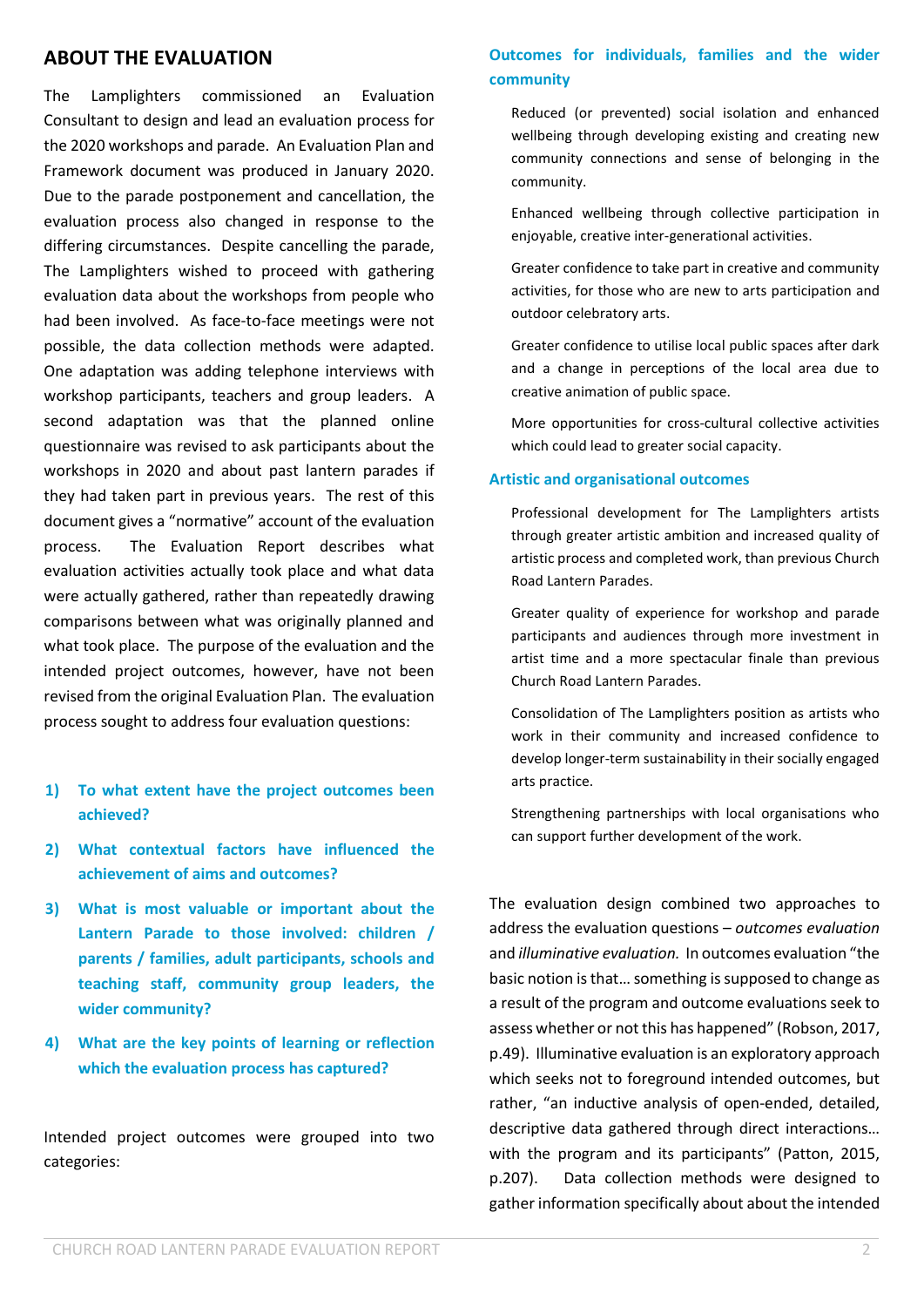outcomes but also were purposely open-ended to allow for people to contribute what was important to them. Evidence and data collected for the evaluation which has been considered for this report are:

- Participant online questionnaire (44 responses)
- Phone interviews (3 teachers, 3 adult participants, 2 group leaders)
- Artists' Journal notes (from 18 of the workshops)
- Notes of reflective conversations between artists and evaluator.

To articulate an understanding of wellbeing, the Evaluation Plan identified indicators of wellbeing from two sources: *Five Ways to Wellbeing* (Aked et al, 2008) and *Outcomes map: personal and social wellbeing* (Copps & Plimmer, 2013).

| <b>Connect</b>                                          |
|---------------------------------------------------------|
| <b>Keep active</b>                                      |
| <b>Take notice</b>                                      |
| <b>Keep learning</b>                                    |
| <b>Give</b>                                             |
| Five Ways to Wellbeing (Aked et al, 2008, p.3)          |
| <b>Feelings about self</b>                              |
| <b>Relationships with family and friends</b>            |
| <b>Perception and connectedness to the</b><br>community |

#### **Overall life satisfaction**

Outcomes map: personal and social wellbeing (Copps & Plimmer, 2013, p.7)

#### **MORE ABOUT CHURCH ROAD**

Church Road in Redfield is a main traffic route through the eastern side of Bristol. It stretches from the Lawrence Hill area, gradually rising up the hill to the eastern edge of St George Park. The Church Road area is a mix of small local businesses such as shops, cafes and

<sup>1</sup> [https://www.bristol.gov.uk/statistics-census](https://www.bristol.gov.uk/statistics-census-information/new-wards-data-profiles)[information/new-wards-data-profiles](https://www.bristol.gov.uk/statistics-census-information/new-wards-data-profiles)

pubs; places of worship and community spaces; public services such as health centres and schools; alongside densely populated residential streets of primarily terraced houses and flats. It is a busy urban centre which serves the localities of Barton Hill, Lawrence Hill, Redfield, Whitehall and St George. It is an area of great ethnic and socio-economic diversity. Lawrence Hill electoral ward is one of the three most deprived wards in Bristol<sup>1</sup>, with 7 out of 9 Lower Super Outputs Areas (LSOAs) in the highest decile for overall deprivation nationally<sup>2</sup>. Ethnic group data from the 2011 Census shows that Lawrence Hill has the highest percentage of people from Black or Minority Ethnic groups of all the wards in Bristol (LH = 59.6%, Bristol = 16%). The numbers of children with English as an additional language is much higher than for Bristol as a whole (LH =  $64\%$ , Bristol = 20.9%). Lawrence Hill has the highest level of overcrowded households of all wards in Bristol (LH = 16.5%, Bristol =  $5.2\%$ ) and the lowest level of car ownership per household in Bristol<sup>1</sup>. As Church Road extends away from more central parts of the city, the levels of deprivation and ethnic diversity reduce, although the majority of LSOAs in the area are within the highest two quartiles for overall deprivation.



#### **WHO TOOK PART?**

The Lamplighters worked in partnership with 16 community groups to offer workshops where local people could make lanterns for the parade with the guidance of artists. There were a mixture of workshops in three primary schools during the school day, free open-access workshops in community venues targeted

<sup>2</sup> [https://www.bristol.gov.uk/statistics-census](https://www.bristol.gov.uk/statistics-census-information/deprivation)[information/deprivation](https://www.bristol.gov.uk/statistics-census-information/deprivation)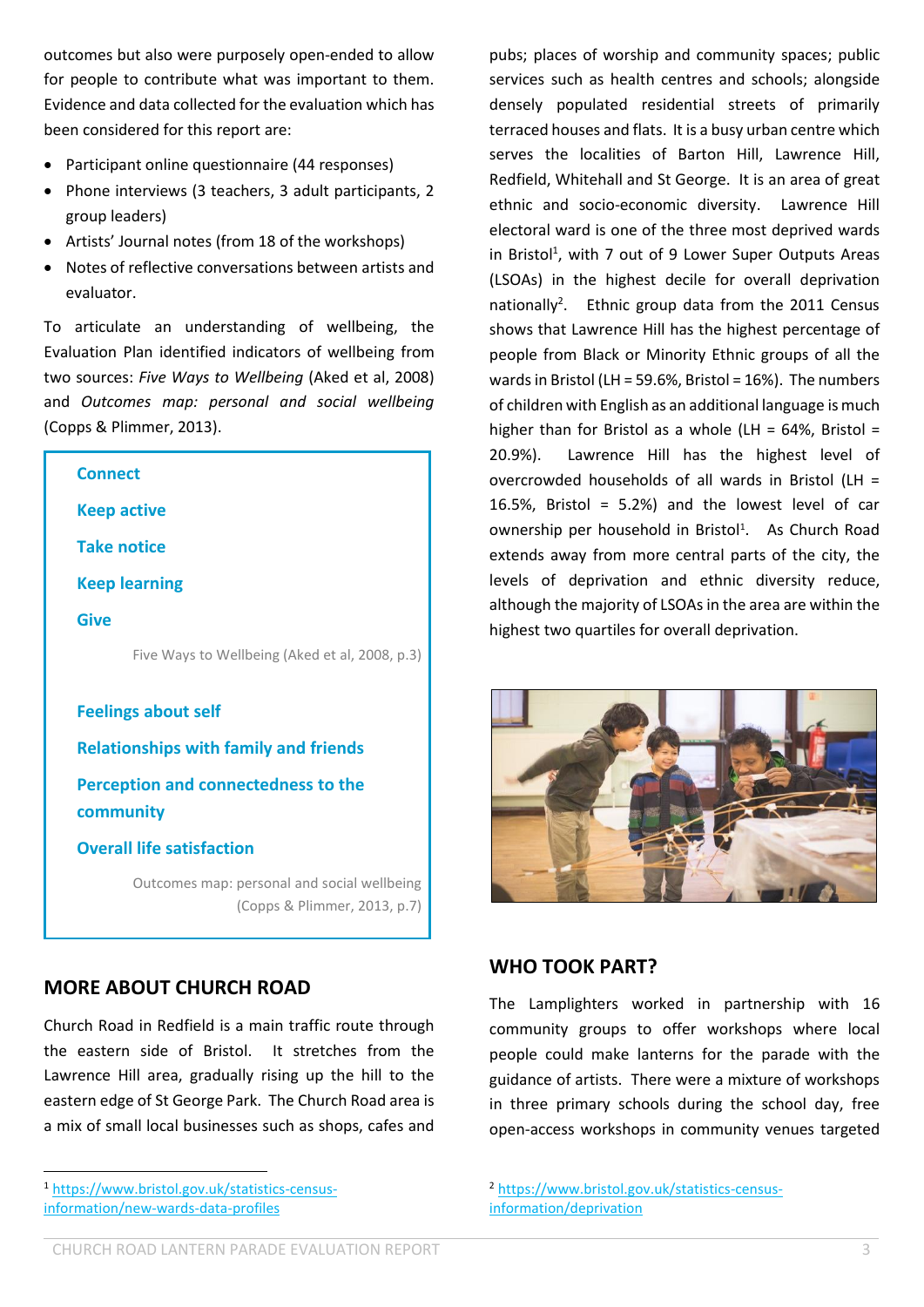at specific groups of community members, and bookable workshops where people paid a small fee to take part (between £1 and £5). If people could not attend a workshop, they could purchase a lantern making kit to make a lantern for the parade at home. Groups involved were:

- Summerhill Academy
- St Patrick's Catholic Primary School
- Redfield Educate Together
- St George Community Centre
- Barton Hill Activity Group
- Bethesda Methodist Church
- Make Lunch (a school holiday lunch club at St Luke's Church in Barton Hill)
- PROPS (a day opportunities group supporting adults with learning disabilities)
- Somali Women's group
- Learning Partnership West
- Space (Old Market)

The Lamplighters invested time in developmental work to involve Barton Hill Academy which unfortunately did not result in workshops in the school. In addition to the workshops hosted and supported by partner organisations, open access workshops were also organised independently by The Lamplighters.

A number of local businesses supported the project in different ways. Little Treasures toy shop sold the lantern kits for people to make at home (without any commission or mark-up), Smart Move removal company offered free van hire and practical support from their staff such as stewarding. Sponsorship from Parks Estate Agents met the costs of printed publicity leaflets.

All activities took place in the Church Road area. Amongst responses to the online questionnaire, almost all lived within the immediate localities of Redfield, St George, Whitehall, Barton Hill, Greenbank, Easton and Lawrence Hill. Although some responses were from slightly further afield (Hanham, St Anne's Park, Fishponds and Speedwell) all were from East Bristol communities.

The workshops were structured in different ways to accommodate the settings and different people who were to take part. In schools, the staff selected whole classes or year groups to take part in the workshops. Some workshops were designed around the activities of partner organisations, for example Make Lunch, which offers families the opportunity of a free healthy lunch during school holidays. The PROPS group had nondisabled support workers to assist group members. The Barton Hill Activity Group is a community-led group which organises free activities for families. Some of the bookable workshops were aimed at families to work to together to create a lantern whilst others were more technically challenging therefore intended for adults and older children. The workshops at Bethesda Methodist Church were supported by volunteers from the church congregation who also got involved in the lantern making.

The online questionnaire responses showed a balance of involving people who were participating for the first time in 2020, alongside those who had taken part in previous years.



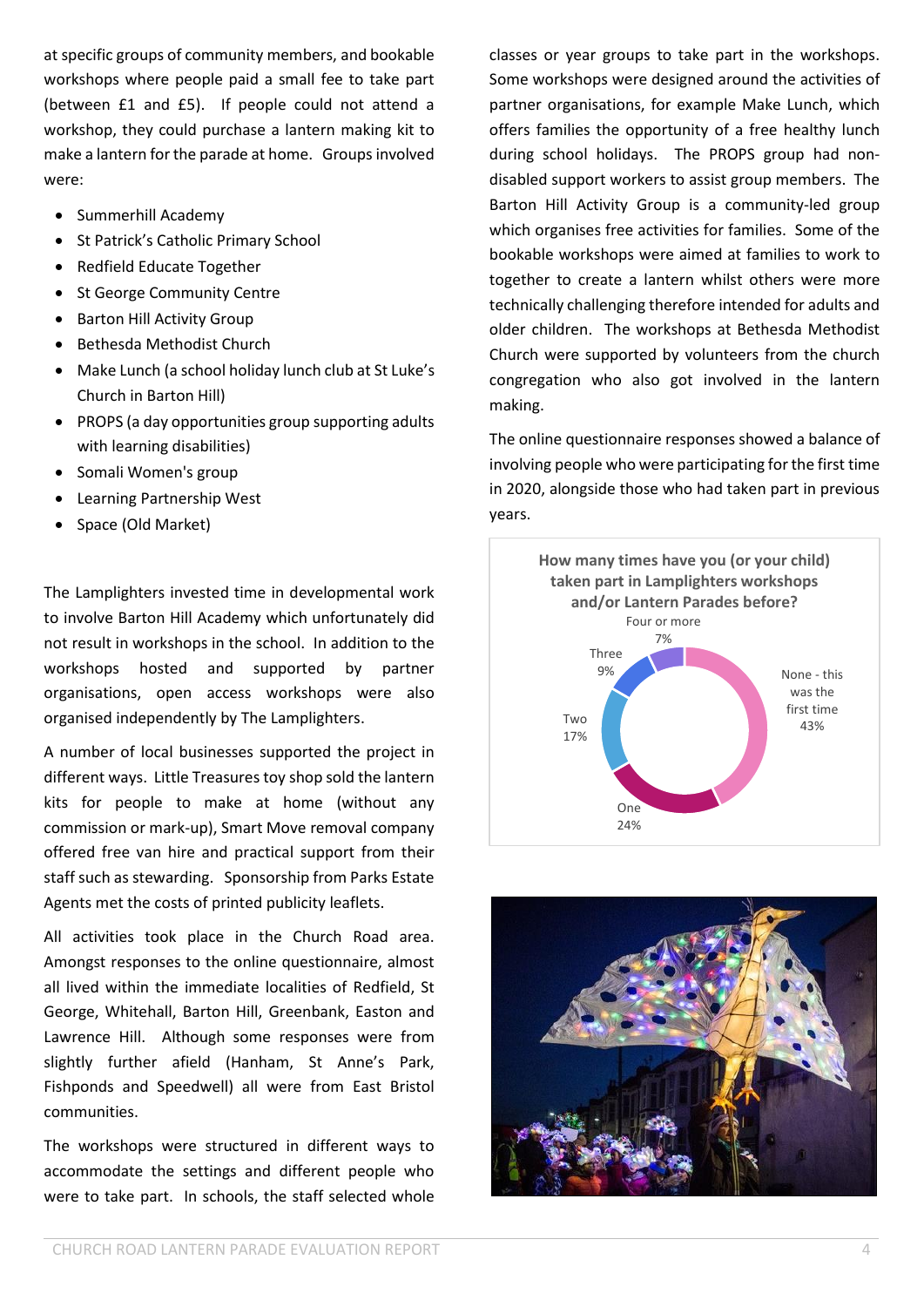#### **WHAT DID PEOPLE THINK?**

Qualitative data gathered from people involved came from three main sources: an online questionnaire; short verbal phone interviews with three adults who had taken part in workshops, two group leaders and three teachers; and the Artists' "journal" – structured written notes which documented each workshop. The text from these three sources was thematically analysed using open coding to identify important themes relevant to the project outcomes and illuminative evaluation approach. A "template" of thematic codes (King, 2004) was created for each. As there was considerable overlap amongst themes from the questionnaire and interviews, the two templates were combined. The combined template is shown in full below followed by a discussion of some key themes with illustrative quotes.

#### **Online questionnaire and interviews template of themes**

| Community                                                                                             |
|-------------------------------------------------------------------------------------------------------|
| Pride in the community                                                                                |
| Taking part creates a connection to local community                                                   |
| Positive atmosphere and community spirit                                                              |
| Parade is an impetus to get involved in community<br>action                                           |
| Bringing people from different backgrounds and                                                        |
| demographic groups together                                                                           |
| <b>Opportunity for social interaction</b>                                                             |
| Meeting new people                                                                                    |
| Opportunities to meet up with existing friends                                                        |
| Getting to know people better and re-connecting with<br>people                                        |
| Repeat participation                                                                                  |
| Parent-child interaction, parents and children do the<br>activity together, spending time as a family |
| <b>Health and wellbeing</b>                                                                           |
| Fun and enjoyment                                                                                     |
| Anticipation and looking forward                                                                      |
| Trying new things and different activities, learning in a<br>different way                            |
| Help with specific issues around wellbeing and mental<br>health                                       |
| Positive experience                                                                                   |
| Activity outside of the home and winter-time activity                                                 |
| (something to do)                                                                                     |
| Time and space for individuals to be on their own<br>(enabling concentration and focus)               |
| Time and space to be creative with others which<br>enables conversation                               |

| Opportunity for personal creativity and messiness                                           |
|---------------------------------------------------------------------------------------------|
|                                                                                             |
| More creative freedom that other creative activities                                        |
| (eg. at school)                                                                             |
| Learning new skills                                                                         |
| What is it about lanterns that enables these benefits?                                      |
| Visual spectacle                                                                            |
| Not just a children's activity                                                              |
| Different ways to participate                                                               |
| Creative activity as a group                                                                |
| Even by just watching, you can join in in a community<br>event                              |
| Celebratory aspect of the parade in important,                                              |
| celebration of creativity and creating something for a<br>purpose                           |
| Inclusivity - everyone can participate in lantern making<br>no matter what their capability |
| <b>Structure and organisation</b>                                                           |
| Workshops aimed at different groups of people<br>appreciated                                |
| Artistic themes and structures appreciated, but with a                                      |
| balance between artistic direction and allowing for                                         |
| individual creativity                                                                       |
| Flexibility in how workshops were structured to meet<br>differing needs was appreciated     |
| <b>Partnerships</b>                                                                         |
| Developing partnerships through utilising existing<br>community connections                 |
| Enhancing activities of (unfunded) community groups                                         |
| Assisting community groups with their objectives                                            |
| (engaging with local community and trying to make<br>people's lives better)                 |
| Bringing different people in to make use of church<br>facilities                            |
| Learning from Lamplighters' approach of open-ended                                          |
| and participant-led creative activities                                                     |
| Quality                                                                                     |
| High regard for the artists - relationships and approach                                    |
| to the work (warmth and passion)                                                            |
| Recognition of workshop leaders' skill and experience                                       |
| Flexibility and adapting structure to meet different                                        |
| people's needs and facilitate everyone to have a                                            |
| creative input                                                                              |
| Artists' relationship with people                                                           |
| Call for more                                                                               |
| Appreciation and gratitude                                                                  |

With such a wealth of responses, there were many different aspects to the board themes of: community, opportunity for social interaction, health and wellbeing, art and creativity, what is it about lanterns that enables these benefits, structure and organisation, partnerships and quality.

For people who took part in the workshops, community and social interaction were by far the predominant themes in their responses. People's main motivation for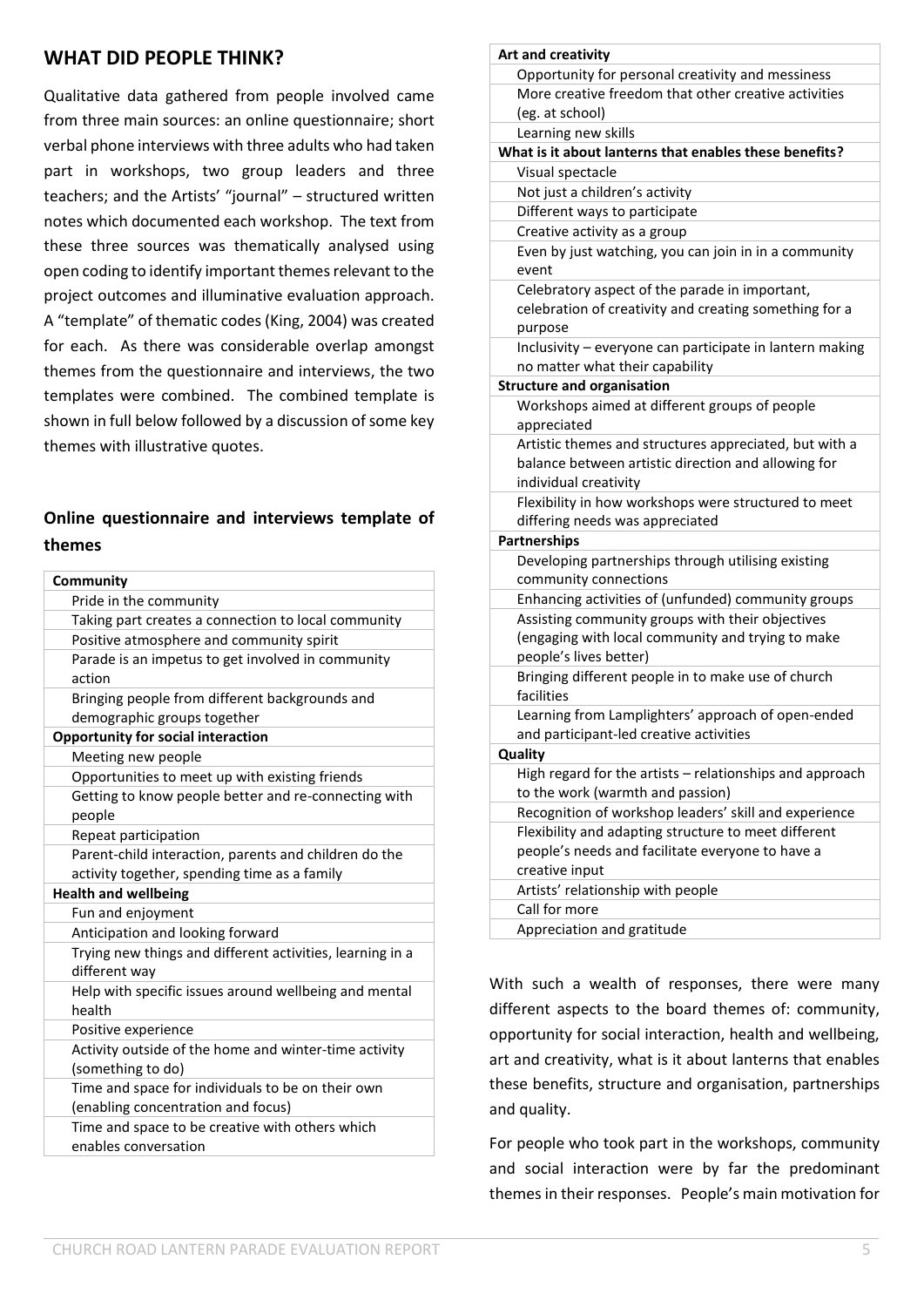getting involved was they valued taking part in activities which helped them to feel connected to their local community and to demonstrate pride in where they live.

*I wanted us to do something together as a family and take part in the community. It helped us meet and get to know some people better in the community. It was particularly great that it was our neighbourhood rather than going to a different neighbourhood.*

*To be part of a community activity and feel more connected to my neighbours.*

*A great community event – beautiful art, lots of smiles, taking ownership of the roads, a sense of community togetherness and gratitude.*

More people wrote about the importance of spending time as a family. Opportunities to meet new people were important in addition to reconnecting with existing acquaintances.

*Fun activity for myself & 3 year old. New to Bristol, wanting to get involved in the community.*

*It's a great way for the community to come together… make new friends and feel part of a group.*

*A fun thing to do with family and see friends that we don't see often enough! Great way of involving the local community in something creative and positive.*



Both the group leaders interviewed (from Barton Hill Activity Group and Bethesda Methodist Church) felt the workshops had brought together people from different backgrounds and demographic groups. The workshops

in the church were supported by volunteers from the primarily elderly congregation, whilst the workshop participants were young families and adults with learning disabilities from PROPS. Workshops for PROPS members were integrated with families who came to the afterschool sessions, both working at the same tables. The group leader of BHAG spoke about how everyone was welcome in their group.

*We have all sorts of people from different religions and different backgrounds, so, when an activity like that comes, you know, they do it together. The majority of the club are from Somalia and we have Arab families who are from Yemen, we have Turkish families, we have other African families…. We welcome anyone.* 

Aspects of wellbeing were evident in many people's contributions to the evaluation. People repeatedly wrote in the questionnaire that their reason for taking part was for fun.

*The whole experience from making to being in the procession looked like it would be great fun.*

*Getting the community together and children having fun.*

Several people wrote and spoke of anticipating the event – those who had previously taken part and also people who had only watched before.

*It's become part of our yearly calendar, something to look forward to in the long dark end of winter.*

*The feeling of community and excitement. It is really magical and the kids talk about it all year.*

*This was the first year we were going to take part after seeing it the previous year. I thought it looked absolutely beautiful and you could see the pride of all the kids taking part with something they had made.*

For some people, the positivity of the experience, the connecting to others in the community, and learning new things through a creative activity were how the workshops and parade contributed to their wellbeing. A small number of people identified that the workshops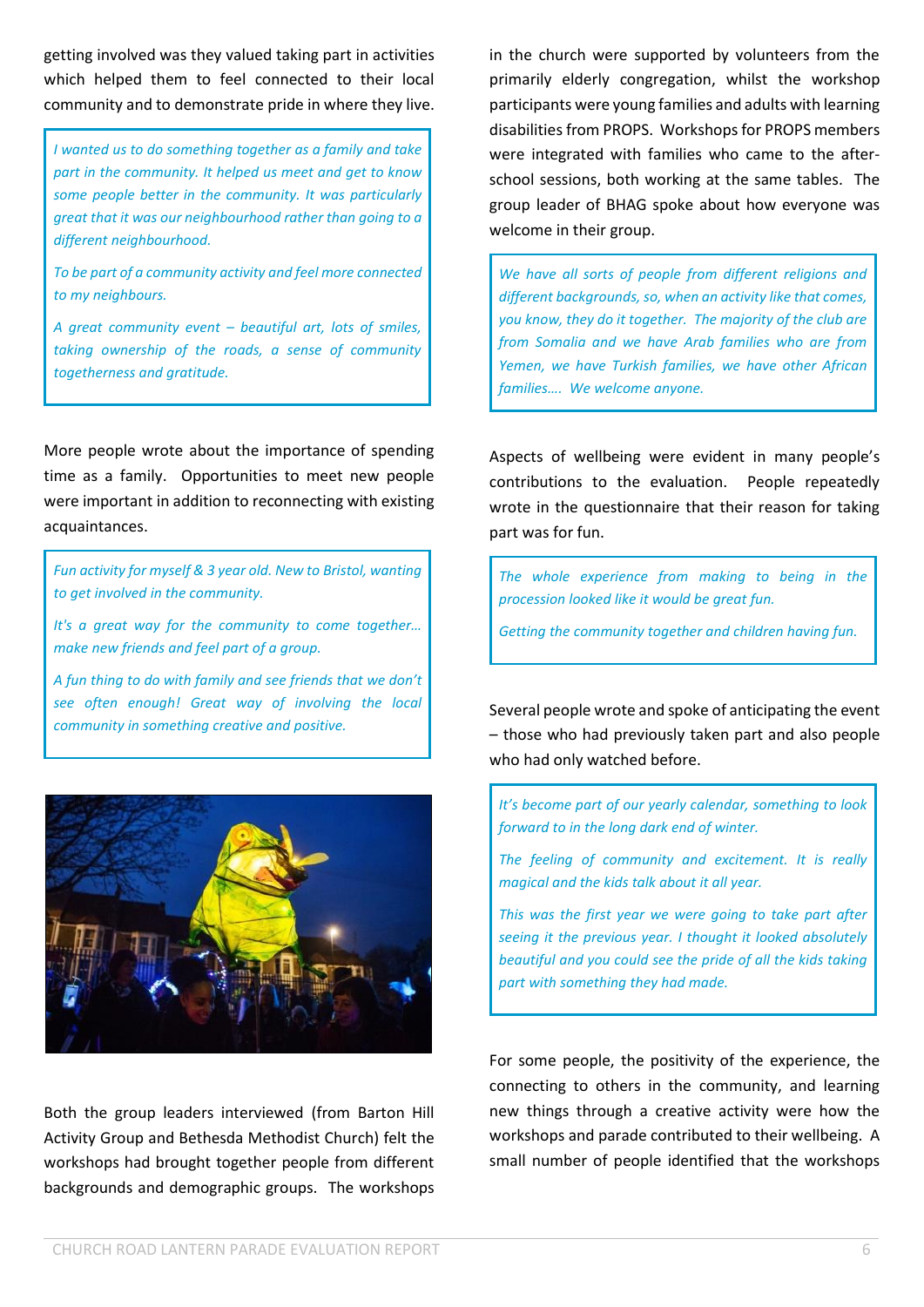helped with their own specific wellbeing needs, for example:

*I do a lot of crafts and art stuff, whenever I can… and it's been really good for my mental health actually because, yes, I had a bit of postpartum anxiety.… nice to have something that I can just concentrate on and focus on.*

For this mother, she appreciated that the workshop was aimed at adults and older children so she could take part without her young children. The workshop gave hertime on her own to focus on a creative activity. Other people valued the workshops as they created a space for conversation with others.

Many people spoke about how they enjoyed the opportunity to be creative and to learn new creative skills. Parents valued the opportunity for their children to be messy and to have more creative freedom than they had, for example, at school. A few people commented that the parade being a night-time activity was important to them.

*It's exciting for the kids, there is a great atmosphere and I love the community coming together in spaces I would avoid during dark hours.*

*Being in the crowd, walking along together, the energy of being in a group, the creativity that was evident in all the lanterns that were made, a great dark time evening event to be part of.*

The purpose of a thematic analysis process is to summarise and identify concepts which are not evident through reading individual contributions to evaluation data. One area where the thematic analysis process was particularly valuable at drawing together disparate comments was regarding specifically *why* a lantern making workshop and parade enabled the benefits and outcomes which people were reporting. What is it about lanterns which has these effects on community connections and wellbeing? For some people, it is the visual spectacle of a lantern parade which captures their attention and creates a desire to get involved.

*They're really beautiful lanterns as well, and it's something stunning to see as it goes by. The first Christmas that we moved into the area I saw the lantern parade go along the high street and I remember it being a real highlight. It was one of those moments where I thought, 'Oh, amazing – I've moved into a great area. This is really lovely'. I remember taking photos, and sharing it on social media and saying, 'How lovely is this?*

*This was the first year we were going to take part after seeing it the previous year. I thought it looked absolutely beautiful and you could see the pride of all the kids taking part with something they had made.*



For others, it is the opportunity for different generations to take part together. Making and processing is not just an activity which is fun for children but is valued by their parents and older adults too.

*Everyone's very busy, busy lives these days… we're out working, we're doing other things at weekends, doing other stuff with family, or doing other things. It's more that us adults are missing out on that parental interaction with other people we know. We've known some of these people since my daughter went to nursery, we've known them years and years, and we don't see them every week, and so it's nice to be able to come together and do something that is not just for the kids, it's for the grown-ups as well. We can all get involved with it.*

The variety of workshops and the ways which the artists adapted to the differing needs of participants meant that anyone could be included and join in however they wished, no matter what their capabilities.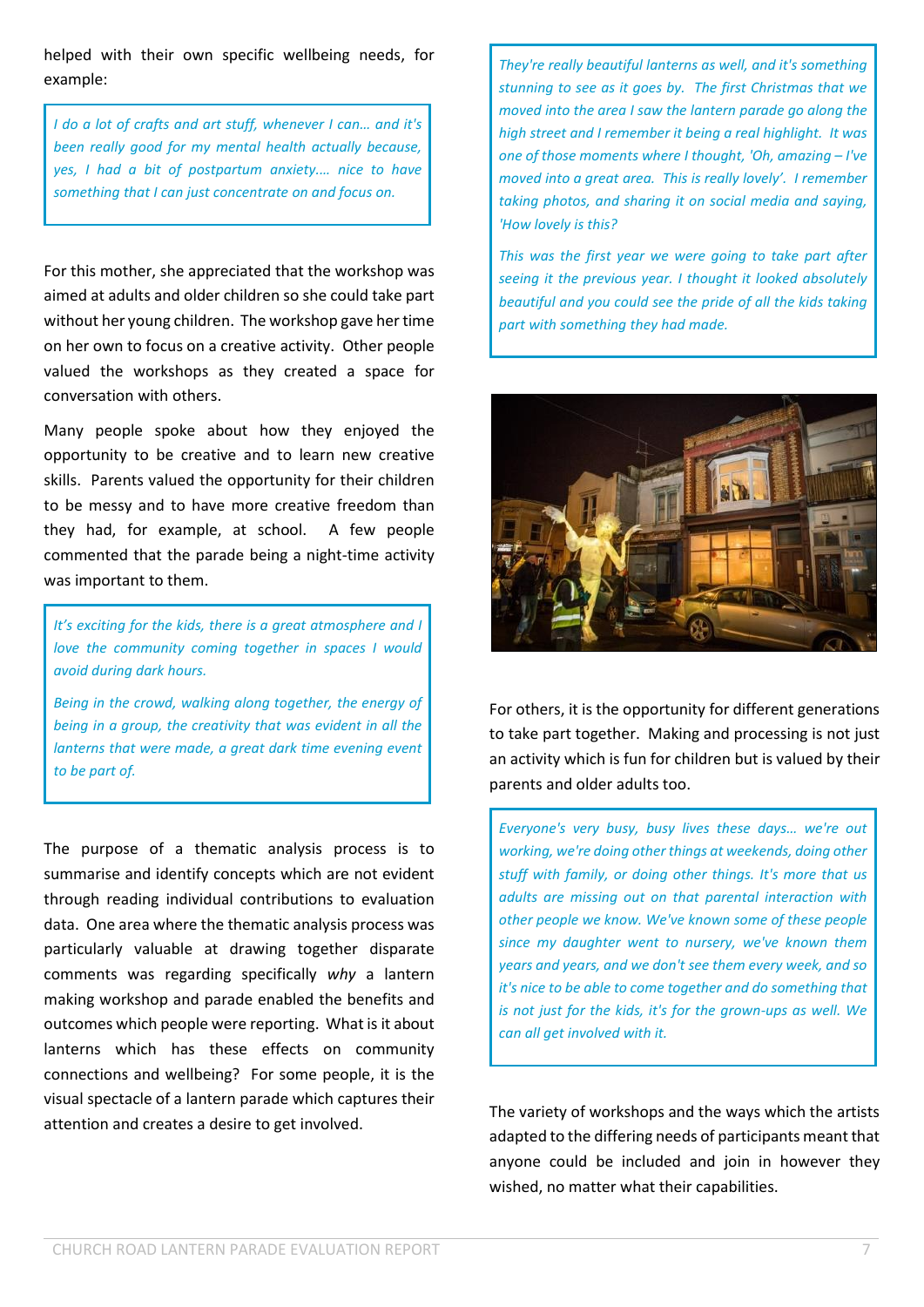*It was lovely to see some of the young people from PROPS just really flourishing… For example, there was a young girl who had very patterned wheels on her wheelchair and we were talking about the patterns that she might want to incorporate into the llama lanterns and that wassomething she wanted to do, but she was struggling to engage, because of her physical disabilities. So, the result was, we took some photographs of her wheelchair wheel designs and had them up on the screen for her to look at so that she could then use that for her design.*

*What I really liked as well, was because I was a bit slower... I ended up doing a bit at home and then coming back to do another workshop to finish it off because I hadn't been that fast with it. But that was nice because I've probably got a slower processthan some people because I like to really get it right. They were very kind to let me come back and give me a bit more guidance at the next stage of the making it, which was nice because you come away with something that you're really proud of rather than just rushing it.*

Several people felt that the celebratory aspect of the parade was important. Making something for a purpose which enabled individual creativity to be shared and celebrated by the community was valued.

Another aspect of *why* lanterns enable these benefits was down to the different ways people can choose to participate. Even by just watching the parade, people can join in the celebration.

*We have loved making and being part of the workshops in the past and holding the lanterns in the parades. It's a great way for the community to come together, and celebrate the Festival of Light, end of Winter, Spring beginnings.*

*It's just that joining of the community and the joy that it brings at seeing something that we're all taking part in – or even just watching – but that interaction and the enjoyment of something that we're all doing together.*

The final three groups of themes are more concerned with the organisation of the events and how The Lamplighters worked in the community. Appreciation of how the workshops were structured and organised was noted in the questionnaire and amongst the different types of interviewees (adult participants, group leaders and teachers).

*It was lovely for the children that it wasn't stretched out across the term, and that they got something really tangible out of the day.*

*I definitely think it's good that they have some stuff for the adults and older children as well. I think that's really helpful.*

*It was brilliant that there were several workshops at various times and different skill levels so there was a workshop to suit everyone.*

*Things that I found valuable – they [the artists] were less prescriptive than perhaps we would be if we were running something, because we maybe don't feel quite so comfortable having lots of people and working with them more fluidly. They're obviously very comfortable with it and I just noticed that felt a much more creative way of working.*



The workshops involved a mixture of people creating their own lanterns individually or with their family and working collectively on larger pieces for the parade. The balance of the artists providing artistic leadership, structure, materials and guidance, whilst also allowing for individual creativity, was noted.

*One of the thingsI noticed – when we run activitiesthey are often towards a particular end. So, for example, we might have something particular that we're encouraging people to come in and make at the workshop, it might be kids' Christmas gifts… One of the things that was different, I noticed about Dee – is much more open-ended. Although they have a particular focus in mind making things together, it was much more attendee led. So, I am an ex-*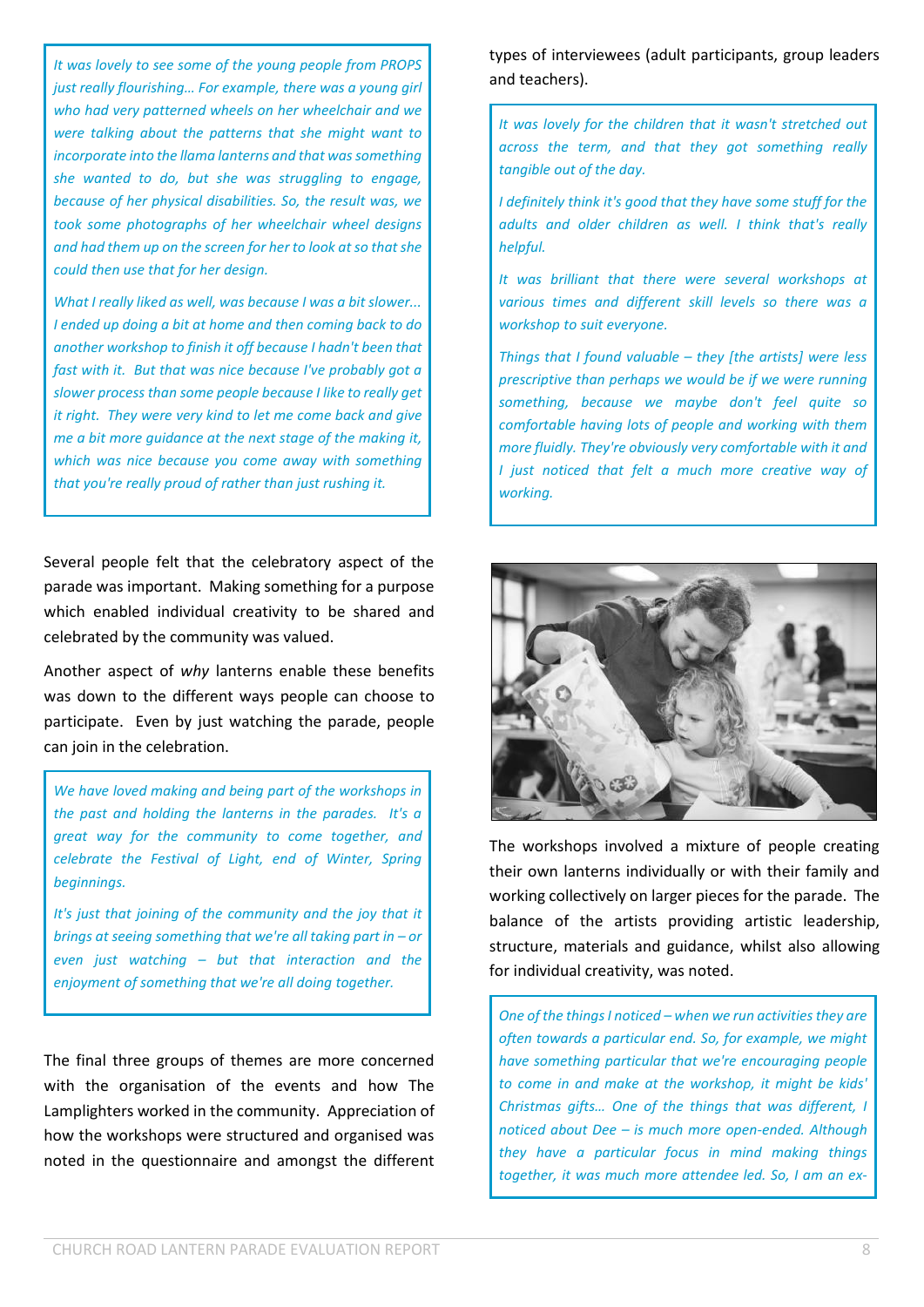*teacher, so I guess there's something around allowing learners to learn for themselves and explore and learn and have those outcomes that they're creating for themselves as well as having an outcome in mind.*

Although the previous two quotes illustrate how the structure and organisation of workshops were valued, they are also relevant to the next theme of partnerships. The interviews with group leaders and teachers included discussion of how The Lamplighters worked in partnership with other organisations during the project. One aspect of the partnerships was learning from The Lamplighters open-ended and participant-led approach.

People commented on how existing community connections were utilised to involve different organisations in the workshops and parade. One example is the connection with Barton Hill Activity Group which was new for the 2020 events and was crucial to extending The Lamplighters work into communities with high levels of disadvantage and diversity. This connection was aided by one of The Lamplighters' artists having a child at the same school as the BHAG group leader and the social connection that creates. A further aspect of the partnership working is how hosting a workshop enhanced the activities unfunded groups could offer to their members. This was particularly valued by BHAG whose members experience significant economic deprivation.

*We don't have facilities like that. We haven't had something like that before, so, the children enjoy having something different because, as I say, we haven't got funding. Anyone coming to do any activity with children we welcome them. The most thing that was important was that it was something different that children could do. It was an extra activity as well – the children could engage – there needed to be co-ordination and a lot of things…. They were using their brain in a different way. The last weeks they weren't doing [making] the Llamas. When it was done what they were doing was dancing with them [Llama puppets], lights on it. It was all fun but at the same time it was a new skill for them.*

*I think it was something really out of the ordinary for them that we wouldn't necessarily have the skills or the materials to do in school. We always have brilliant ideas for thinking of new projects but there's neither the time to, a) upskill* *teachers, and b) risk assess it all and things like that. Doesn't always end up happening, so that was brilliant to give them the opportunity.*

The Lamplighters helped community groups to achieve their objectives. The church group leader spoke about this at length. The church aims to improve people's lives, helping them to cope with hardships, extending into the wider community beyond their existing congregation.

*The demographic of the church is predominantly over 60s, mostly white, and long-term Bristolians. The art workshops… actually attracted a very different demographic. For me, it was that engagement with the local community and getting to know people and being alongside and listening and spending time with people. For those from the church congregations, they had an opportunity to engage with people they wouldn't normally. So, they'd come alongside families, the young people with learning difficulties they wouldn't normally engage with. I think that community building was really important – just that celebration of creativity in the local area, that lifts people from the day-to-day and some of the hardness that people face. As a faith person, that's really important, because I think it gives people hope.*

The lantern workshops also brought new people into the building to make use of a community space.



The final group of themes concerned indicators of quality. There was an appreciation and gratitude towards The Lamplighters artists – an indicator that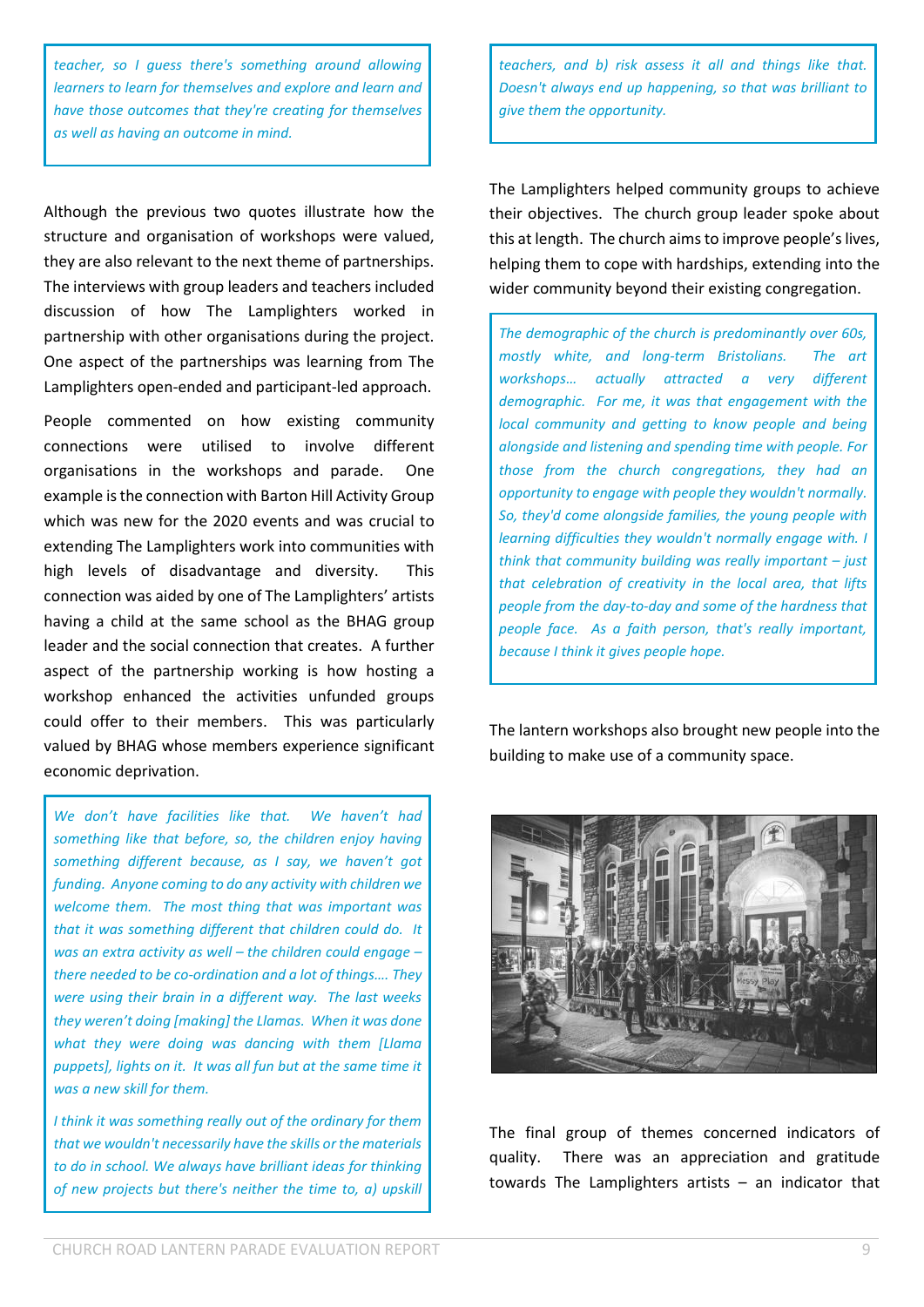people valued the opportunities created. There was a high regard for the quality of the relationships the artists fostered with community members and partner organisations.

*I think they're very personable, worked well with the children.*

*I honestly wouldn't change a thing, it worked really smoothly. Like I say, the things that… could be improved on the first day were improved for the second day. I just got the impression that it was all very kind of flexible and really keen to work around the school, and just a really positive experience.*

*I think it was really excellently done and really well thought out and it's obviously done with warmth and passion and I think that shines out.*

There were several comments which acknowledged the skills of the artists, both in creating the lanterns and in the process of facilitating the workshops by adapting to the needs of each group.

*I think the most valuable aspect is someone who is clearly an expert in the product that they're making, so that the children can see clearly how it's made. We had a finished product, which we could see, and the children knew what they were working towards. All of the steps, because Dee is obviously the expert in it, she knew the relevant steps and could go through and show the children.*

*… brilliant at taking the idea and then running with it and not... Yes, it felt very low pressure on us, but we still felt very involved, which was lovely…. with children was brilliant in terms of sharing what they had to do…. brilliant communication with the children, really good with sharing in the ways that the adults could be involved and really receptive to the advice. The first class did it... the way it was structured didn't work quite so well and there was a bit of children standing around. She adapted that for the next day, that worked really, really well. Yes, brilliant.*

There were comments that people and organisations would like to be involved again – a call for more as an indicator of quality.

*Just that we'd love to do it again to be honest.*

*I really benefited from it, personally, as well as within my role, as a good creative space and would love to do it again.*

The only critical feedback which came through the questionnaire and interviews was a small number of people felt that the event could have been more widely publicised.

In addition to the themes on page five, there were three other groups of themes from the interviews with teachers which were only relevant to the school settings: benefits to children, benefits to the school and further indicators of quality in an educational context.

| <b>Benefits for children:</b>                                                                                                                                                        |
|--------------------------------------------------------------------------------------------------------------------------------------------------------------------------------------|
| A different voice to the teacher, working with different<br>adults                                                                                                                   |
| Developing qualities such as patience, resilience,<br>teamwork, co-operation                                                                                                         |
| Learning, asking questions, focus on oracy and children<br>developing their language                                                                                                 |
| Inclusive and confidence building for children who<br>struggle with formal learning                                                                                                  |
| Links to curriculum, developing DT and art skills (don't<br>get enough opps in school)                                                                                               |
| <b>Benefits to the school:</b>                                                                                                                                                       |
| Brings additional skills and materials into schools, gives<br>teachers creative ideas                                                                                                |
| Parade is an opportunity for teachers (who may not live<br>in the area) to experience being part of a community<br>event                                                             |
| Parental engagement in school / relationships with<br>parents important                                                                                                              |
| Indicators of quality:                                                                                                                                                               |
| Good communication, artists personable / good<br>relationships, high level of satisfaction regarding how<br>artists worked with children and in the schools, two-<br>way partnership |

The benefits for the children included the opportunity to work with guidance of a different adult than their usual teacher. Teachers spoke about different characteristics of learning which the workshops developed, both personal qualities and skills around speech and language.

*…required patience and a little bit of resilience, when they were using certain resources that they may not have used before.*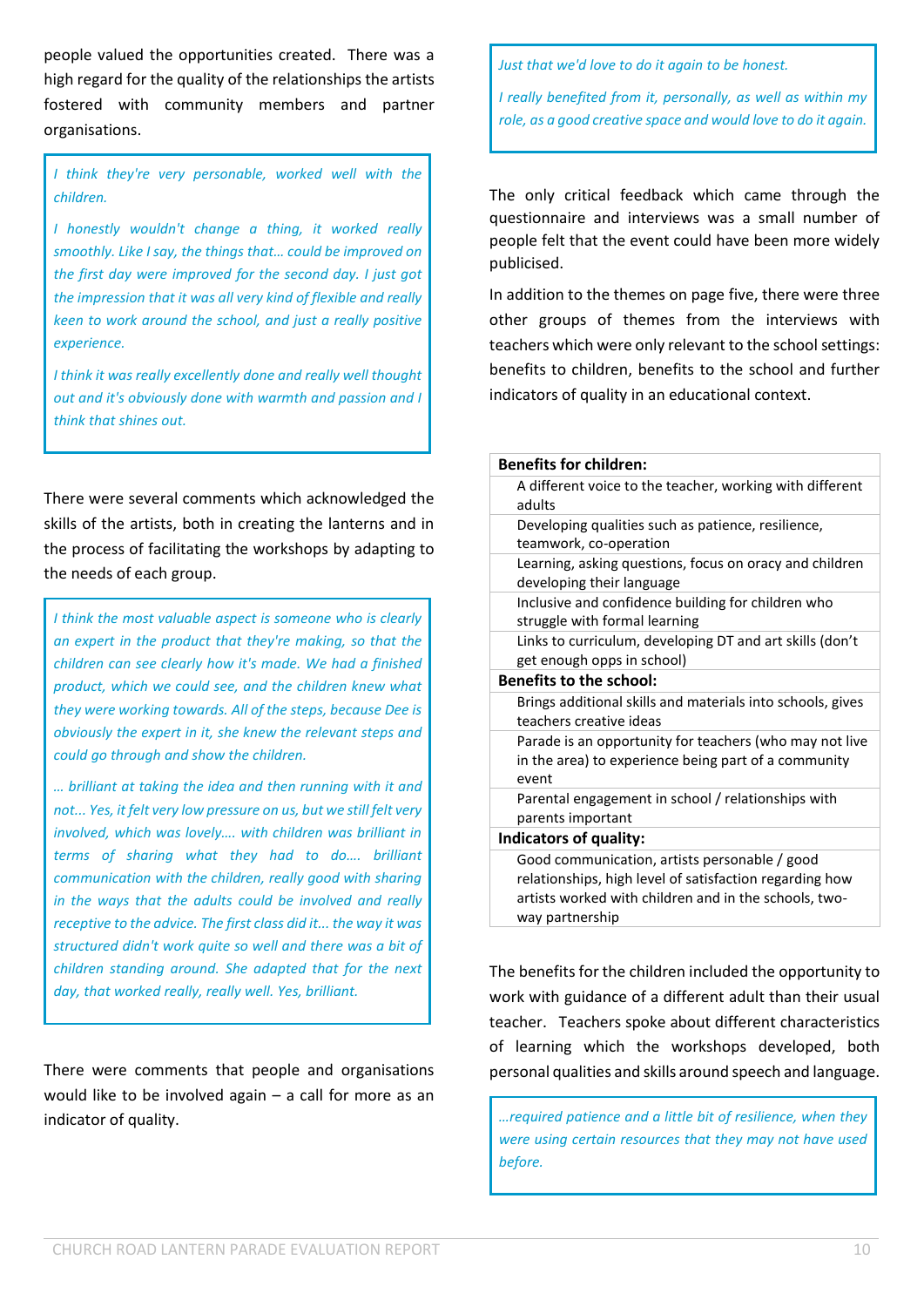*The creativeness of it, and the DT skills, the art skills… they do it in the pairs or threes, and the teamwork and cooperation. It's phenomenal.*

During a discussion about how much time it was possible within the school curriculum to give several days to a workshop, one teacher spoke of how important it wasto them to use experiences like this for children to develop their language.

*It might not be the same for every school, but… with our children, because of where we are in Bristol, using a lot of oracy. We want the children to talk about what they're doing. The new language that they were getting, about the mechanisms and so on, that was really important, a really important part of it.*

Although the inclusive nature of the workshops was commented on by other contributors to the evaluation, for the educators, this was particularly important in the school context and how the workshops enabled everyone to achieve.

*[the most important thing] I would say the inclusivity, the fact that you can do it. It'ssomething that looks particularly tricky at first, and you could see some of the children thinking, goodness, am I going to be able to make this in just these couple of days? It gives them, the children themselves, that little belief that, do you know what? It doesn't matter whether it takes you a bit longer than someone else, you can definitely make something like this.*

*Children who, in our experience might struggle with more formal reading, writing, maths, find these kinds of different activities and collaborating with different people, not just their teacher, find them really beneficial and a way to boost and build their confidence.*

The benefits to the schools and teachers included bringing new skills and materials into school.

*I think it was something really out of the ordinary for them that we wouldn't necessarily have the skills or the materials to do in school.*

*I think it gives them [other teachers] inspiration, and especially those that are involved in the lantern making process. We do have others, otherstaff who aren't involved at all in that, but still come to the parade to see what our children accomplished which is quite nice. And it gives them ideas just for learning and projects and have creative links between the artists and teachers who have worked with them in the past for good sources of advice.*

Another benefit of the parade is that it enables school staff, many of whom do not live in the local area, to share in a community event. This was beneficial to the school as the workshops were an out-of-the-ordinary activity which provided an opportunity for parental engagement – something which is particularly important to schools. For one teacher, utilising the workshops to develop parental engagement more was something they would explore for future work.

There were additional indicators of quality relevant to the school context. All teachers commented that communication from The Lamplighters' artists was excellent. The artists fostered good relationships with staff and children and were flexible in responding to the needs and structures of the school environment. There was a high level of satisfaction regarding how the artists worked with the children.



#### **Artists' Journals**

To document the workshops from the artists' perspective, they were asked by the evaluator to keep a "journal" of brief notes about each workshop using the structure of the intended project outcomes. These notes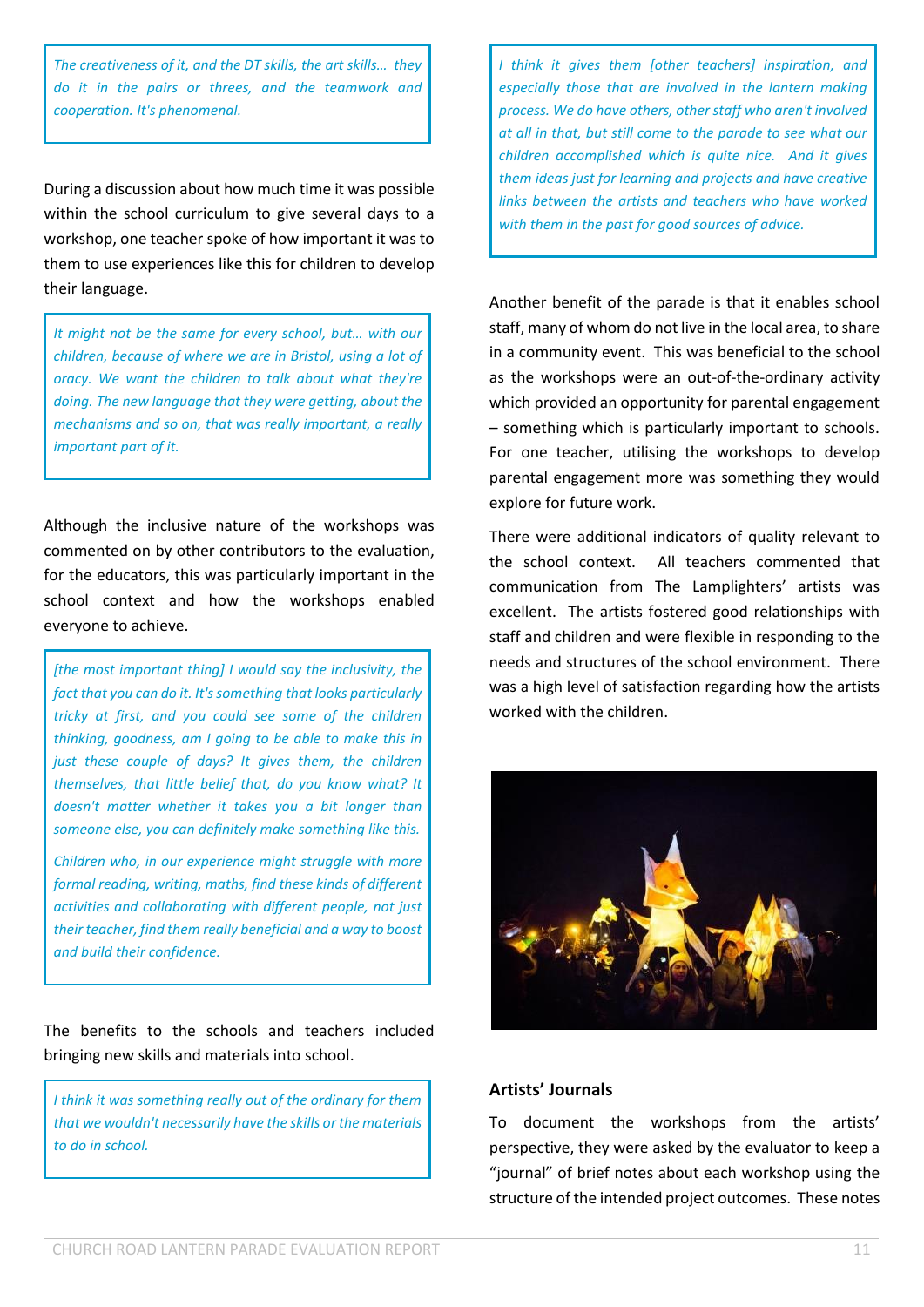were thematic analysed in the same way as the interviews and questionnaire responses. There was a great deal of overlap with the themes from the interviews and questionnaires, but the journals did reveal some additional information which is useful to the evaluation process. Themes which were very similar to the interviews and questionnaire responses concerned the aspects of wellbeing, the social interaction of meeting new people or strengthening existing connections, the inclusive nature of the workshops, people's anticipation and ownership of the parade, the mutually beneficial nature of the partnerships, and reflections on how the structure and organisation of activities could be adapted to better meet people's needs.

There were three groups of themes which were additional to the interview and questionnaire responses. A consideration of *how* people participate was notable. The artists observed repeat engagement and how people who had taken part in previous years were building their skills and confidence over time. They observed people taking part by chance through the open-access workshops and benefits of offering different kinds of activities to enable different levels of participation. They noted the value of 1-2-1 interactions between artists and participants in small group workshops. The artists observed how, for some people, taking on a role of volunteer was a way into actually taking part in the creative activities, where they might not have the confidence to sign up to participate for its own sake.

There were observations about the artistic and creative aspects of the activities. They noted that the workshops at BHAG to get people performing with their creations added an element of playfulness. The performance, puppetry, mime and dance offered a different dimension than the visual art and craft skills involved in making the lanterns. One artist reflected on the potential negative aspects of increased artistic ambition when one participant was frustrated by the technical skill required to make a lantern – a perennial consideration in community arts of achieving the right balance of artistic ambition whilst also maximising participation for all.

The journals documented two areas for improving future activities. It was felt that not being able to involve the PROPS members in the parade, due to the availability of support workers, was a challenge. The notes documented how one of the schools did not support the workshops in the way which The Lamplighters intended.

What the notes did reveal of interest to an evaluation process is a high level of reflection and criticality amongst all the artists. The journals not only documented verbatim quotes from participants which captured evidence of outcomes, but also their own direct observations of what worked well and what could be improved for subsequent workshops. This demonstrated a flexibility in their practice (again, an indicator of quality). The notes showed a depth of thinking from the artists about their own practice – the nature of community arts participation, a high degree of evaluative thinking and documenting not only evidence of outcomes, but also longer-term impact.



#### **Notes of reflective conversations**

Notes of reflective conversations between the evaluator and The Lamplighters artists documented other key points, but the notes were not systematically analysed as the other sources of qualitative data were.

These conversations were crucial to the illuminative process and to understanding the contextual factors of why the activities and experiences The Lamplighters create enable the intended outcomes. The most important point from these conversations concerns the very nature of how and why professional artists work in and with particular communities. Dee succinctly expressed this as:

*I'm not an artist working in a community, I'm an artist working in my community.*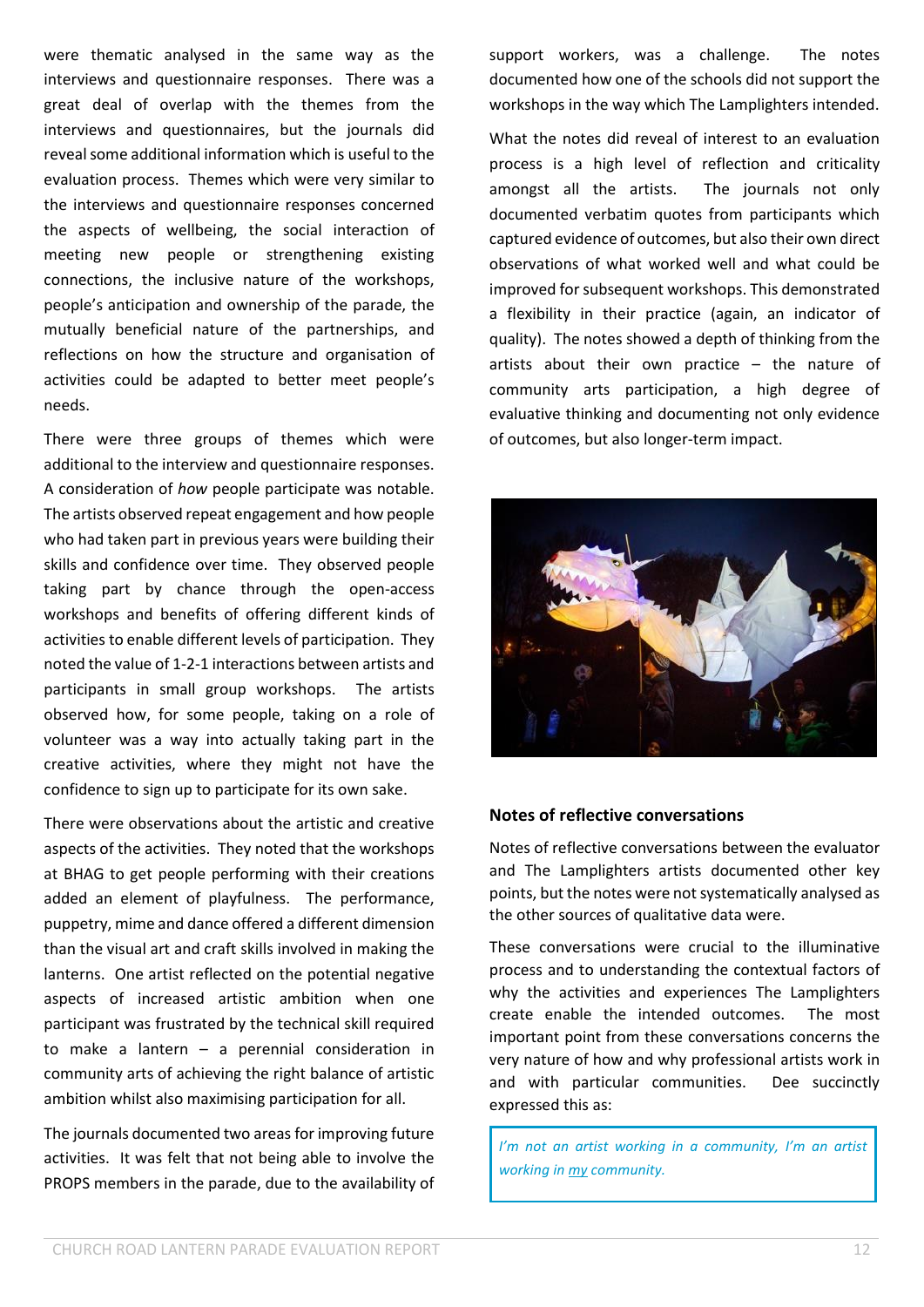This appears to be a key factor in the success of The Lamplighters' approach – that the artists are working in their own geographic and social community, therefore the relationships and connections they can draw upon for projects such as Flock Together, go beyond what people from outside the community might be able to achieve. The long-term nature of the relationships and commitment to the Church Road area were also documented in these notes. Dee spoke of "plodding" as an analogy in her development of the lantern workshops and parade – a sustained measured effort over time to build the relationships and partnerships needed to successfully achieve The Lamplighters' aims.



#### **REVIEWING THE EVALUATION QUESTIONS**

This section of the report considers the questions the evaluation process sought to answer. The quotes and discussion in the previous pages somewhat illustrate how these conclusions have been reached, although they draw on a much greater volume of data than it is possible to present in this short report.

#### **1) To what extent have the project outcomes been achieved?**

Judgements about whether the intended outcomes of the 2020 workshops and parade were achieved are based on the data and evidence already discussed. These judgements have been collaboratively made between the evaluator and The Lamplighters.

#### **Outcomes for individuals, families and the wider community**

Reduced (or prevented) social isolation and enhanced wellbeing through developing existing and creating new community connections and sense of belonging in the community.

Enhanced wellbeing through collective participation in enjoyable, creative inter-generational activities.

Greater confidence to take part in creative and community activities, for those who are new to arts participation and outdoor celebratory arts.

Greater confidence to utilise local public spaces after dark and a change in perceptions of the local area due to creative animation of public space.

More opportunities for cross-cultural collective activities which could lead to greater social capacity.

The first two of these outcomes have been strongly met. Amongst those who have contributed to the evaluation, many people reported indicators of wellbeing and of developing new and existing connections in their local community. Enhancing a sense of pride in the community through collective celebration has been a particular strength on the project. Fun and enjoyment were a major theme in the responses and many people appreciated how the events provided opportunities to spend time together as a family. There is evidence that the third outcome above has been met as 43% of questionnaire respondents reported taking part for the first time. However, this does not establish whether they were completely new to arts activities. The interviews with group leaders and teachers show that people were taking part in activities which were new to them and they were learning new skills.

Due to the parade not taking place, the fourth and fifth outcomes were not fully met. Whilst people did speak of the value of coming together in a night-time activity, this was based on participation in previous parades, rather than 2020. The workshops did achieve some crosscultural activities, however, this could have been far greater if families from BHAG had been able to take part in the parade. It was reported by the group leader and artists that many had an intention to take part. It is likely that these outcomes would have been met more strongly if Flock Together had concluded has planned.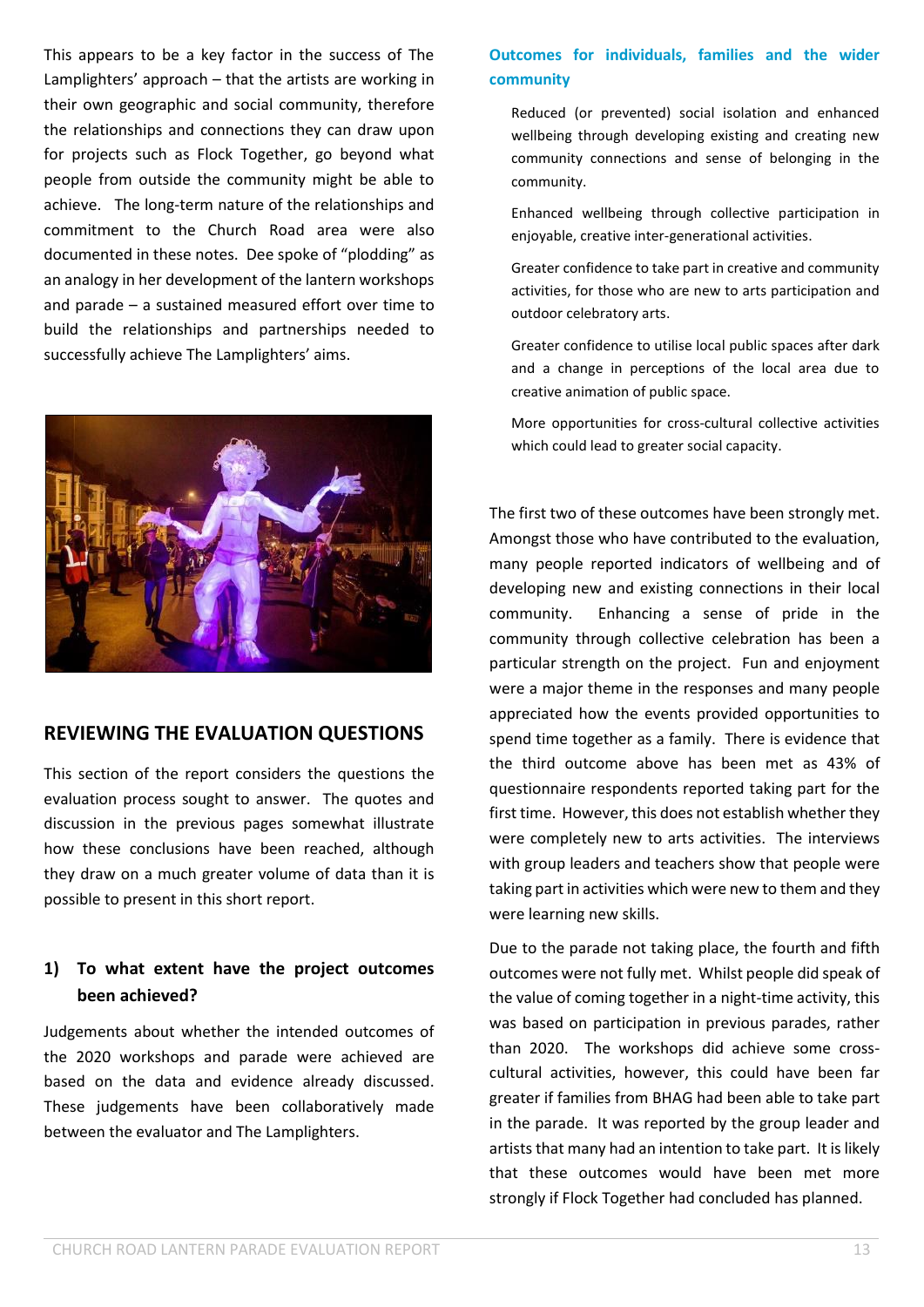#### **Artistic and organisational outcomes**

Professional development for The Lamplighters artists through greater artistic ambition and increased quality of artistic process and completed work, than previous Church Road Lantern Parades.

Greater quality of experience for workshop and parade participants and audiences through more investment in artist time and a more spectacular finale than previous Church Road Lantern Parades.

Consolidation of The Lamplighters position as artists who work in their community and increased confidence to develop longer-term sustainability in their socially engaged arts practice.

Strengthening partnerships with local organisations who can support further development of the work.

Judgements about the artistic outcomes were complex. The Lamplighters' artists reflected that their increased ambition for the parade finale took a lot of planning time. This took focus away from the workshops which resulted in some lanterns created in the workshops being not as high-quality as in previous years. Although the outcomes were met somewhat, as the artists did develop their professional practice through the experience, and aims of increased quality were evident, they were not entirely satisfied with the project process and results. They felt they needed even more artist time for both the finale and workshops to achieve the quality they were aiming for. Achieving the right balance of artist time with numbers of children in year groups, whilst also reaching the desired artistic quality for the completed lanterns, was challenging. The Lamplighters clearly gave great consideration to how best achieve the right balance through detailed discussions of how to address the challenges for future work.

The position of The Lamplighters as artists in their community was firmly established and the evaluation activities and process has enabled further reflection about the value and strengths of the work. The partnerships were a strong factor in the success of the project, with group leaders and teachers wishing to be involved again. The artists felt that partnerships with schools were particularly strong in this year's project. Consideration of how working in partnership could be developed to more effectively address the priorities of the community groups for future work was evident.

#### **2) What contextual factors have influenced the achievement of aims and outcomes?**

Where the outcomes were not strongly met, this was largely due to COVID-19 and the necessity to cancel the parade. A global pandemic is a contextual factor that has previously been beyond the risk assessments of UKbased community development and outdoor celebratory arts projects. This is the only factor identified through the evaluation process which has negatively influenced the achievement of outcomes to a significant degree. Factors which have promoted the achievement of intended outcomes are the long-term nature of The Lamplighters' work which has enabled them to develop relationships over time and to utilise existing connections in the community for the benefit of the project.

Achieving the high-quality artistic ambitions could have been met more strongly if there had been more resources for artist time. Structuring the school workshops to take place over several days with one artist was judged to be less effective than fewer days with two artists, as in previous years.

Other contextual factors which justify resourcing more artist time are that all schools have high proportions of children with English as an additional language, therefore children require a lot of support. The physical layout of some schools in old Victorian buildings proved challenging for creating large-scale collaborative artwork.

The adaptation of evaluation methods due to COVID-19 had benefits and drawbacks. The addition of interviews enabled a far greater depth of qualitative data from some contributors than might have been achieved with original plans to request feedback from teachers through online questionnaires. A drawback is that it was not possible to capture feedback from people who would have been part of the audience for the parade. Without the parade taking place and the social media activity it would have generated, the number of responses to the online questionnaire are likely fewer than could have been achieved if the parade had taken place. The online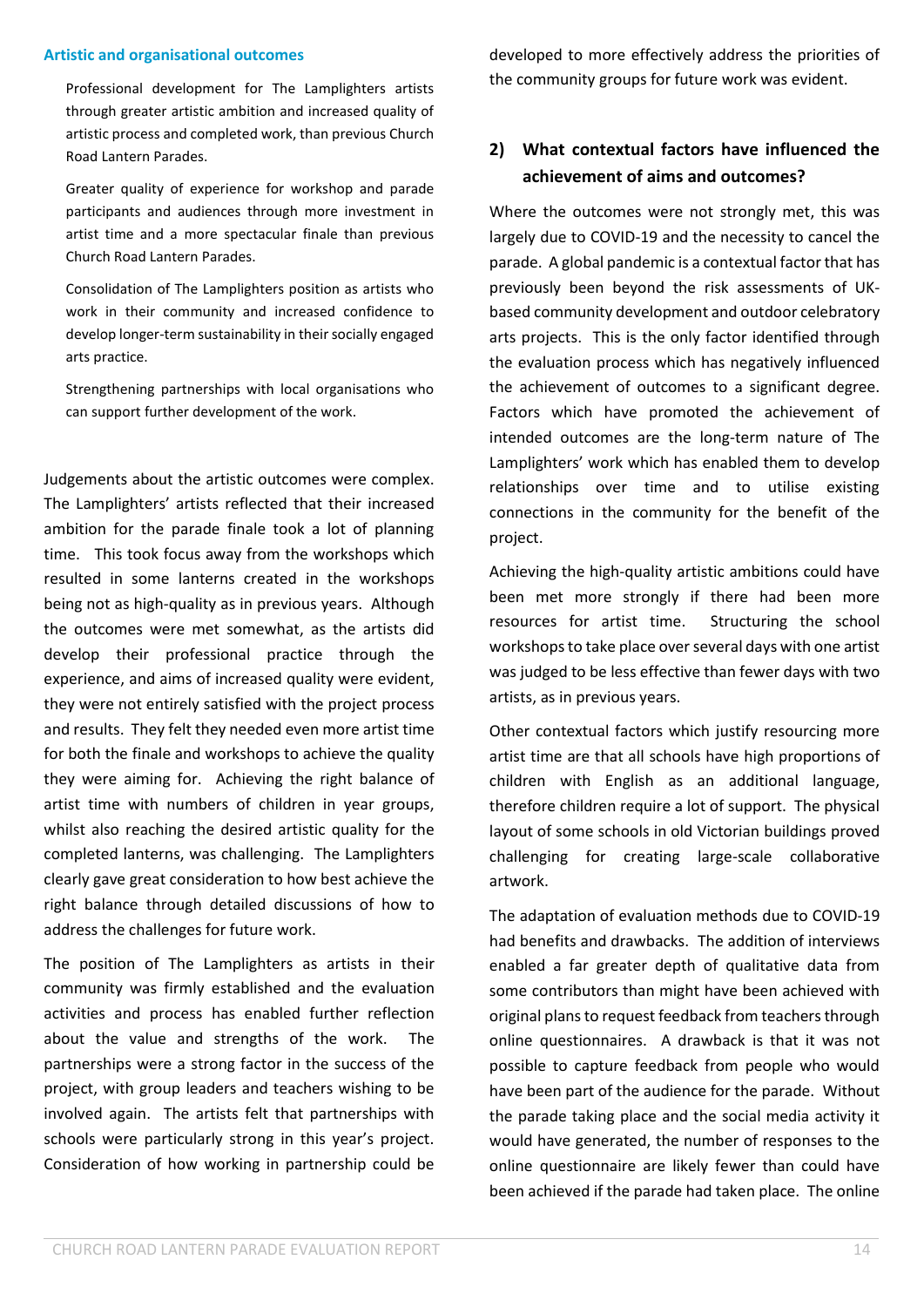questionnaire was primarily completed through requests on The Lamplighters' Facebook page – therefore effective at eliciting responses from existing followers but perhaps not capturing the perspective of the wider community. Older people, PROPS members and BHAG members may have more limited access to social media and online resources to contribute to the questionnaire.

**3) What is most valuable or important about the Lantern Parade to those involved: children / parents / families, adult participants, schools and teaching staff, community group leaders, the wider community?**

For families and adults who took part, the sense of community pride, celebration and opportunities to connect with others were most important.

For group leaders, what was most important varied due to the nature of the community groups. For BHAG, having new activities which families could do which provided learning and fun for children was most important. For the church, another mechanism to engage with the community was important whilst playing a role in bringing people together and improving their lives.

For teachers, bringing additional arts and DT resources and skills into school was important along with the opportunity for bringing people together in a community celebration.

It was not possible to capture the perspectives of the wider community as audiences due to the cancellation of the parade.

#### **4) What are the key points of learning or reflection which the evaluation process has captured?**

There is a strength in projects of this nature being developed by artists who are part of the local community and have a long-term commitment to the area.

The evaluation process has articulated *how* and *why* the activities of lantern making and a parade enables the outcomes people reported in their contributions to the evaluation.

Investment in more artist time could increase the quality of the workshop process further and also increase the quality of the lanterns produced. Whilst the balance of focus on process versus product is an enduring issue in community arts, it is clear that both process and product are important elements to the success of the Lantern Parade. Participants value the social connections and opportunities for creativity they gain from the workshops, but the sense of pride in their lanterns and the visual spectacle of the large structures are key to the celebratory nature of the event.

The evaluation process has enabled The Lamplighters' artists to reflect on how investing in more artist time could work for future projects. Two ideas discussed are to have two artists working together in school workshops and commissioning a producer to manage the finale element of the parade. Although The Lamplighters would wish to retain artistic control, commissioning another organisation to produce the finale spectacle would enable them to have a greater focus on the workshops.

Whilst all evaluations have limitations in terms of reach and resources, a major limitation of the evaluation process has been that children's voices are only represented through their parents and teachers. For future work a different evaluation approach and methods could be considered if more resources for evaluation were available.

#### **CONCLUSION AND WHAT NEXT?**

Despite the challenges and disappointment of cancelling the parade due to COVID-19, the overall conclusion of the evaluation process is that the 2020 Church Road Lantern Workshops and Parade made a significant contribution to community wellbeing through supporting social connections and facilitating pride in the community. Many of the intended project outcomes were strongly met. The artists' approach to reflective practice demonstrated an understanding of how outcomes which were not fully met could be achieved for future work.

The opportunity to pause, reflect and re-evaluate afforded by the COVID-19 lockdown has enabled The Lamplighters to plan how their work can continue to